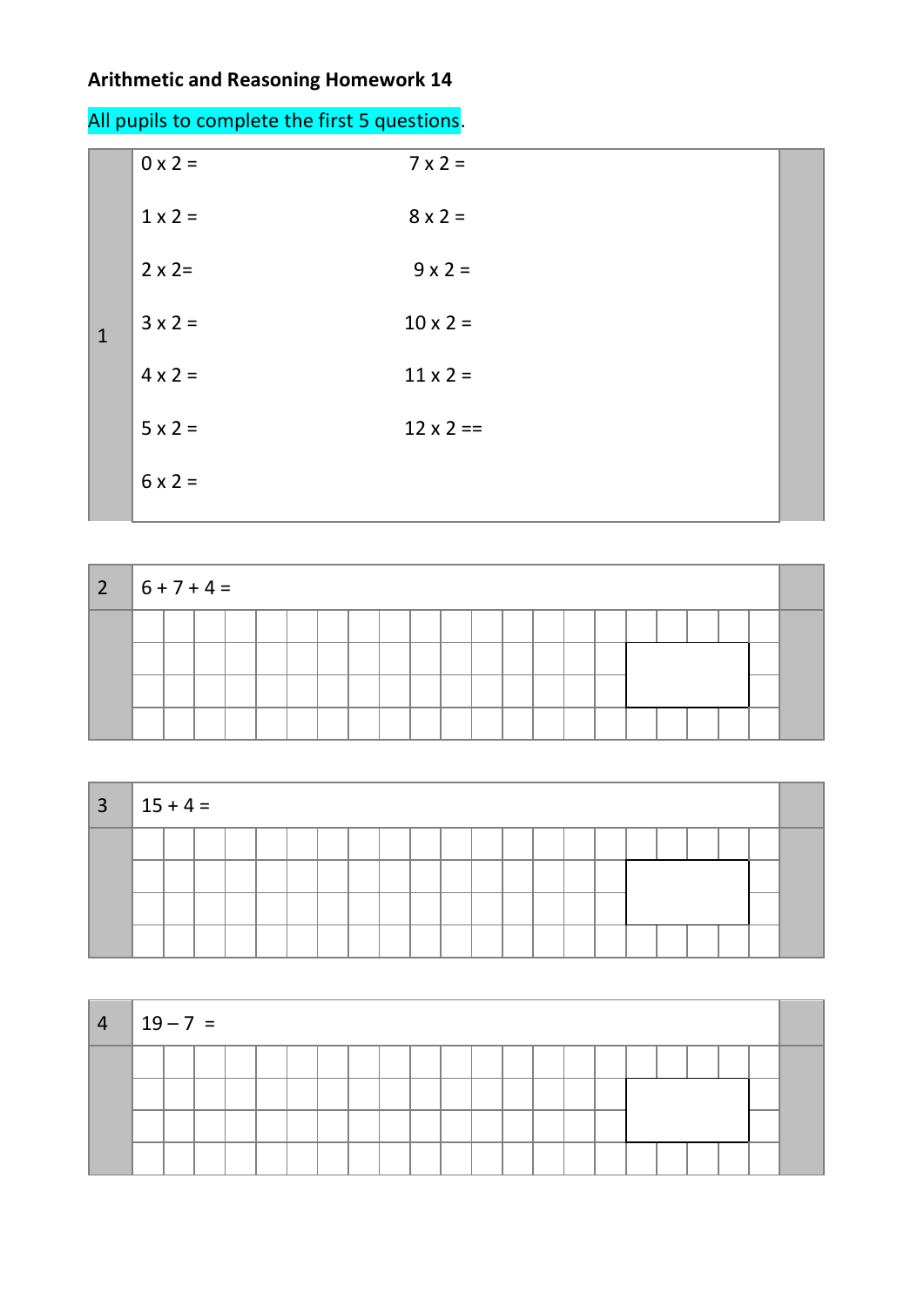| $ 5 70-20=$ |  |  |  |  |  |  |  |  |  |  |  |
|-------------|--|--|--|--|--|--|--|--|--|--|--|
|             |  |  |  |  |  |  |  |  |  |  |  |
|             |  |  |  |  |  |  |  |  |  |  |  |
|             |  |  |  |  |  |  |  |  |  |  |  |
|             |  |  |  |  |  |  |  |  |  |  |  |

| $6 \mid 9 + 15 =$ |  |  |  |  |  |  |  |  |  |  |  |
|-------------------|--|--|--|--|--|--|--|--|--|--|--|
|                   |  |  |  |  |  |  |  |  |  |  |  |
|                   |  |  |  |  |  |  |  |  |  |  |  |
|                   |  |  |  |  |  |  |  |  |  |  |  |
|                   |  |  |  |  |  |  |  |  |  |  |  |

|  |  | $+20=29$ |  |  |  |  |  |  |  |  |  |
|--|--|----------|--|--|--|--|--|--|--|--|--|
|  |  |          |  |  |  |  |  |  |  |  |  |
|  |  |          |  |  |  |  |  |  |  |  |  |
|  |  |          |  |  |  |  |  |  |  |  |  |
|  |  |          |  |  |  |  |  |  |  |  |  |

| Circle the parallel lines. $\overline{\phantom{a}}$ |  |
|-----------------------------------------------------|--|
|                                                     |  |

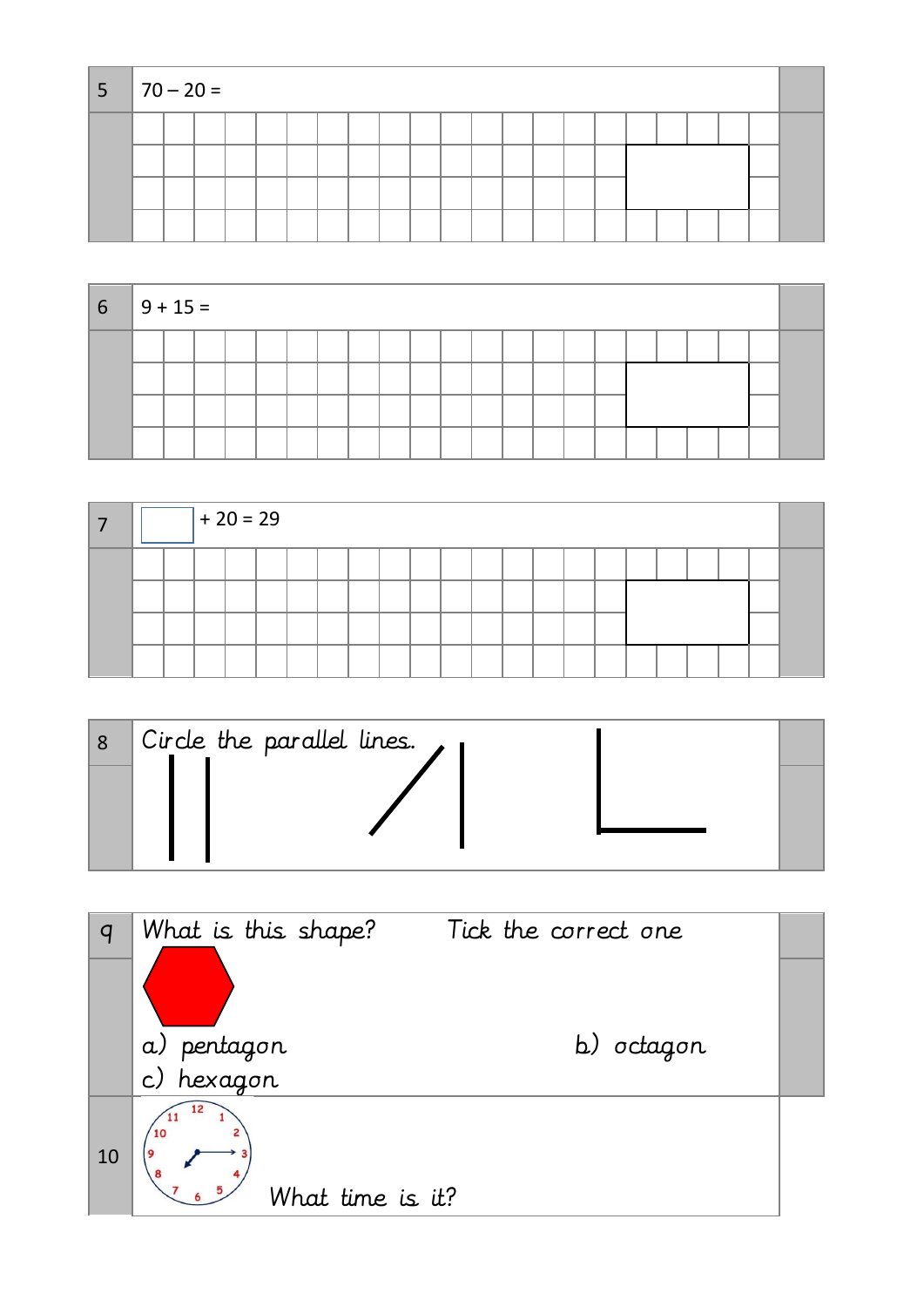| 11 |  |  |  | $+582=973$ |  |  |  |  |  |  |  |
|----|--|--|--|------------|--|--|--|--|--|--|--|
|    |  |  |  |            |  |  |  |  |  |  |  |

| 12 |  |  |  |  |  |  |  | One hundred and thirty seven more than two hundred and forty five is? |  |  |  |  |  |  |  |  |  |  |  |
|----|--|--|--|--|--|--|--|-----------------------------------------------------------------------|--|--|--|--|--|--|--|--|--|--|--|
|    |  |  |  |  |  |  |  |                                                                       |  |  |  |  |  |  |  |  |  |  |  |
|    |  |  |  |  |  |  |  |                                                                       |  |  |  |  |  |  |  |  |  |  |  |
|    |  |  |  |  |  |  |  |                                                                       |  |  |  |  |  |  |  |  |  |  |  |
|    |  |  |  |  |  |  |  |                                                                       |  |  |  |  |  |  |  |  |  |  |  |

| $13 \left  \frac{1}{4} \right.$ of 44 = |  |  |  |  |  |  |  |  |  |  |  |
|-----------------------------------------|--|--|--|--|--|--|--|--|--|--|--|
|                                         |  |  |  |  |  |  |  |  |  |  |  |
|                                         |  |  |  |  |  |  |  |  |  |  |  |
|                                         |  |  |  |  |  |  |  |  |  |  |  |
|                                         |  |  |  |  |  |  |  |  |  |  |  |

| 14 | 895 is |  |  | more than 445 |  |  |  |  |  |  |  |  |  |  |  |  |  |  |
|----|--------|--|--|---------------|--|--|--|--|--|--|--|--|--|--|--|--|--|--|
|    |        |  |  |               |  |  |  |  |  |  |  |  |  |  |  |  |  |  |

| 15 | $184 +$ | $= 34 + 70$ |  |  |  |  |  |  |  |  |  |  |  |  |  |  |  |  |  |  |
|----|---------|-------------|--|--|--|--|--|--|--|--|--|--|--|--|--|--|--|--|--|--|
|    |         |             |  |  |  |  |  |  |  |  |  |  |  |  |  |  |  |  |  |  |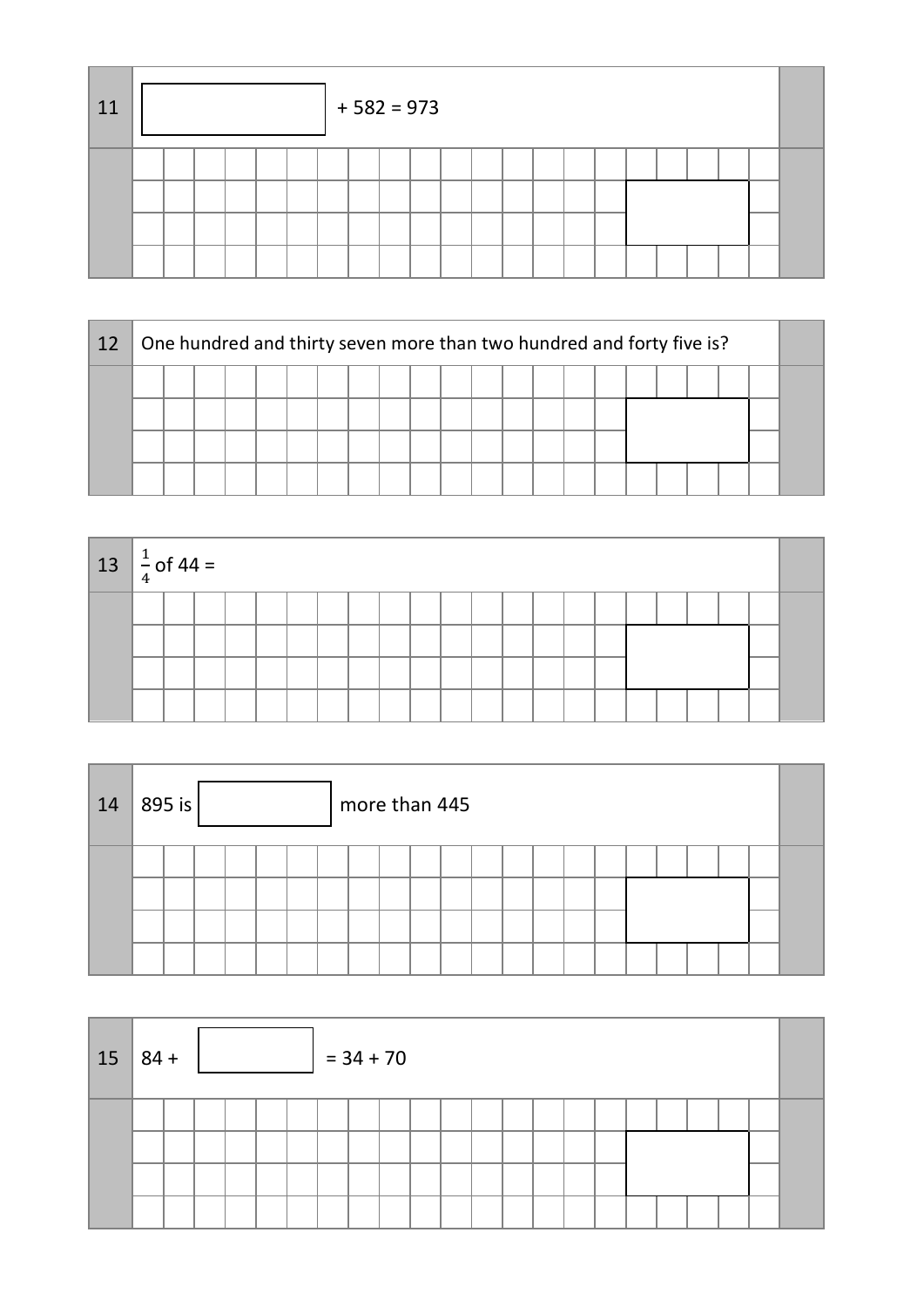